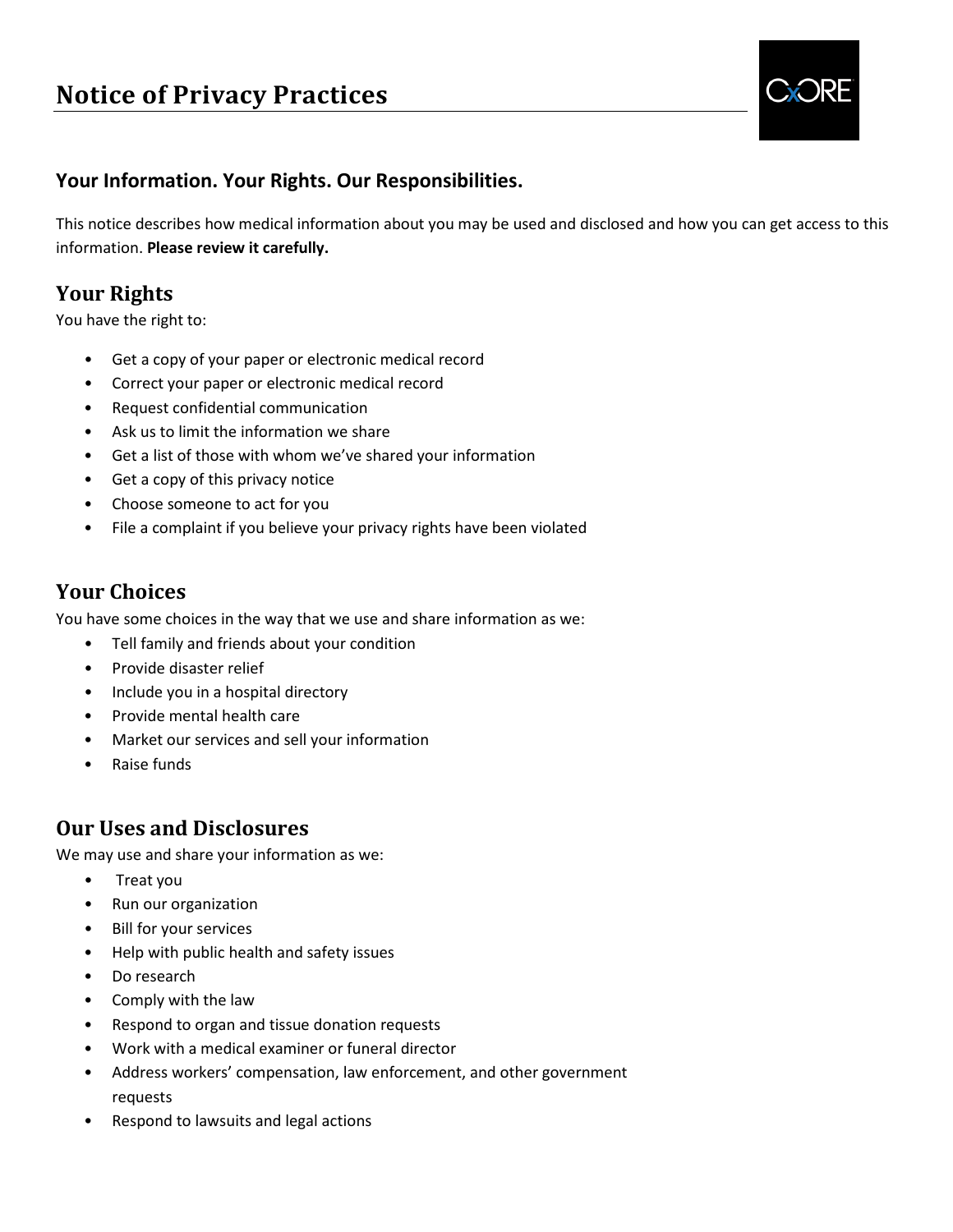# **Your Rights**

**When it comes to your health information, you have certain rights.** This section explains your rights and some of our responsibilities to help you.

#### **Get an electronic or paper copy of your medical record**

- You can ask to see or get an electronic or paper copy of your medical record and other health information we have about you. Ask us how to do this.
- We will provide a copy or a summary of your health information, usually within 30 days of your request. We may charge a reasonable, cost-based fee.

#### **Ask us to correct your medical record**

- You can ask us to correct health information about you that you think is incorrect or incomplete. Ask us how to do this.
- We may say "no" to your request, but we'll tell you why in writing within 60 days.

### **Request confidential communications**

- You can ask us to contact you in a specific way (for example, home or office phone) or to send mail to a different address.
- We will say "yes" to all reasonable requests.

#### **Ask us to limit what we use or share**

- You can ask us not to use or share certain health information for treatment, payment, or our operations. We are not required to agree to your request, and we may say "no" if it would affect your care.
- If you pay for a service or health care item out-of-pocket in full, you can ask us not to share that information for the purpose of payment or our operations with your health insurer. We will say "yes" unless a law requires us to share that information.

### **Get a list of those with whom we've shared information**

- You can ask for a list (accounting) of the times we've shared your health information for six years prior to the date you ask, who we shared it with, and why.
- We will include all the disclosures except for those about treatment, payment, and health care operations, and certain other disclosures (such as any you asked us to make). We'll provide one accounting a year for free but will charge a reasonable, cost-based fee if you ask for another one within 12 months.

### **Get a copy of this privacy notice**

You can ask for a paper copy of this notice at any time, even if you have agreed to receive the notice electronically. We will provide you with a paper copy via the US Postal service.

### **Choose someone to act for you**

- If you have given someone medical power of attorney or if someone is your legal guardian, that person can exercise your rights and make choices about your health information.
- We will make sure the person has this authority and can act for you before we take any action.

#### **File a complaint if you feel your rights are violated**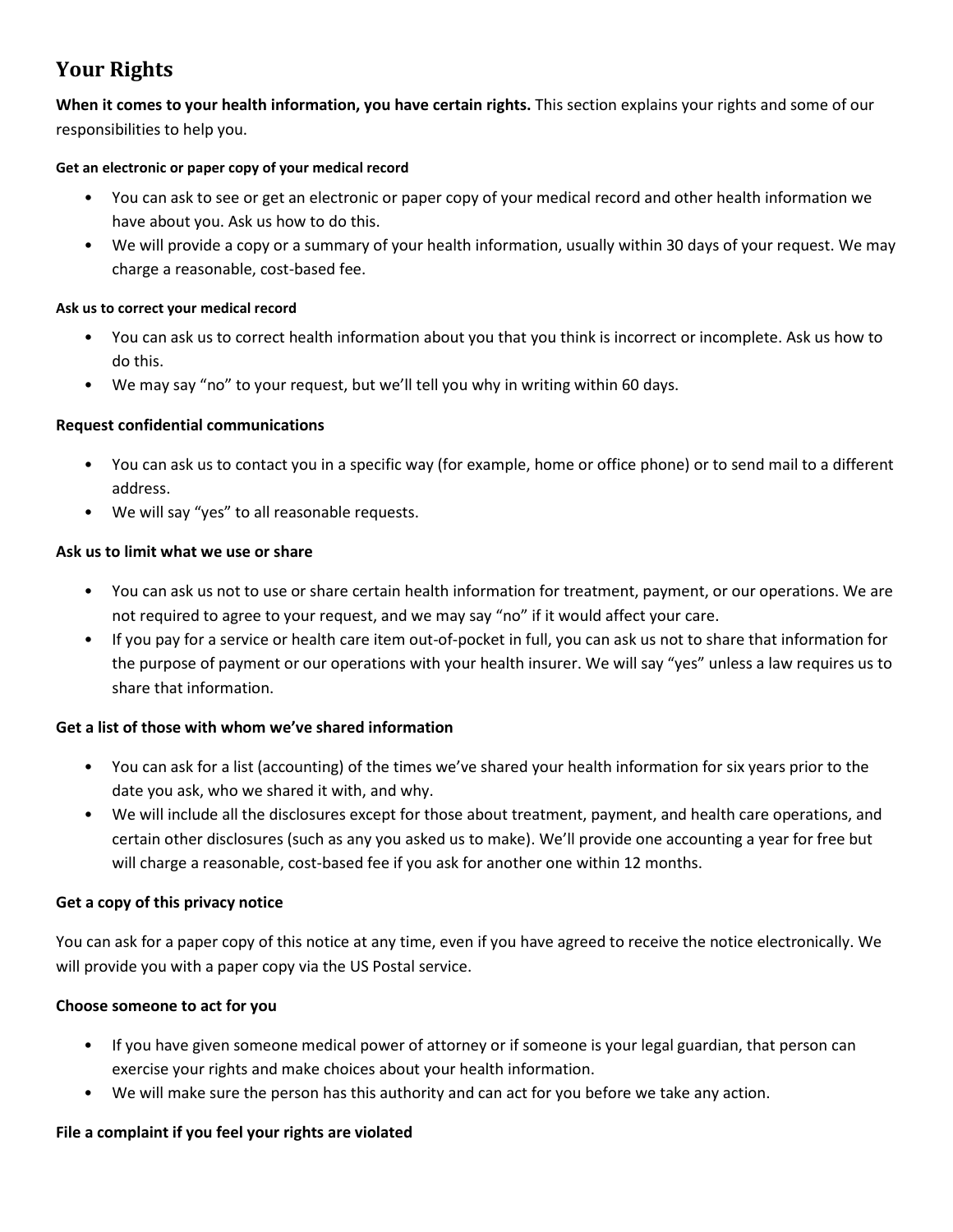- You can complain if you feel we have violated your rights by contacting us using the information on page 1.
- You can file a complaint with the U.S. Department of Health and Human Services Office for Civil Rights by sending a letter to 200 Independence Avenue, S.W., Washington, D.C. 20201, calling 1-877-696-6775, or visiting **www.hhs.gov/ocr/privacy/hipaa/complaints/.**
- We will not retaliate against you for filing a complaint.

## **Your Choices**

**For certain health information, you can tell us your choices about what we share.** If you have a clear preference for how we share your information in the situations described below, talk to us. Tell us what you want us to do, and we will follow your instructions.

In these cases, you have both the right and choice to tell us to:

- Share information with your family, close friends, or others involved in your care
- Share information in a disaster relief situation
- Include your information in a hospital directory

*If you are not able to tell us your preference, for example if you are unconscious, we may go ahead and share your information if we believe it is in your best interest. We may also share your information when needed to lessen a serious and imminent threat to health or safety.*

In these cases we never share your information unless you give us written permission:

- Marketing purposes
- Sale of your information
- Most sharing of psychotherapy notes

In the case of fundraising:

• We may contact you for fundraising efforts, but you can tell us not to contact you again.

## **Our Uses and Disclosures**

## **How do we typically use or share your health information?**

We typically use or share your health information in the following ways.

#### **Treat you**

We can use your health information and share it with other professionals who are treating you.

*Example: A doctor treating you for an injury asks another doctor about your overall health condition.*

#### **Run our organization**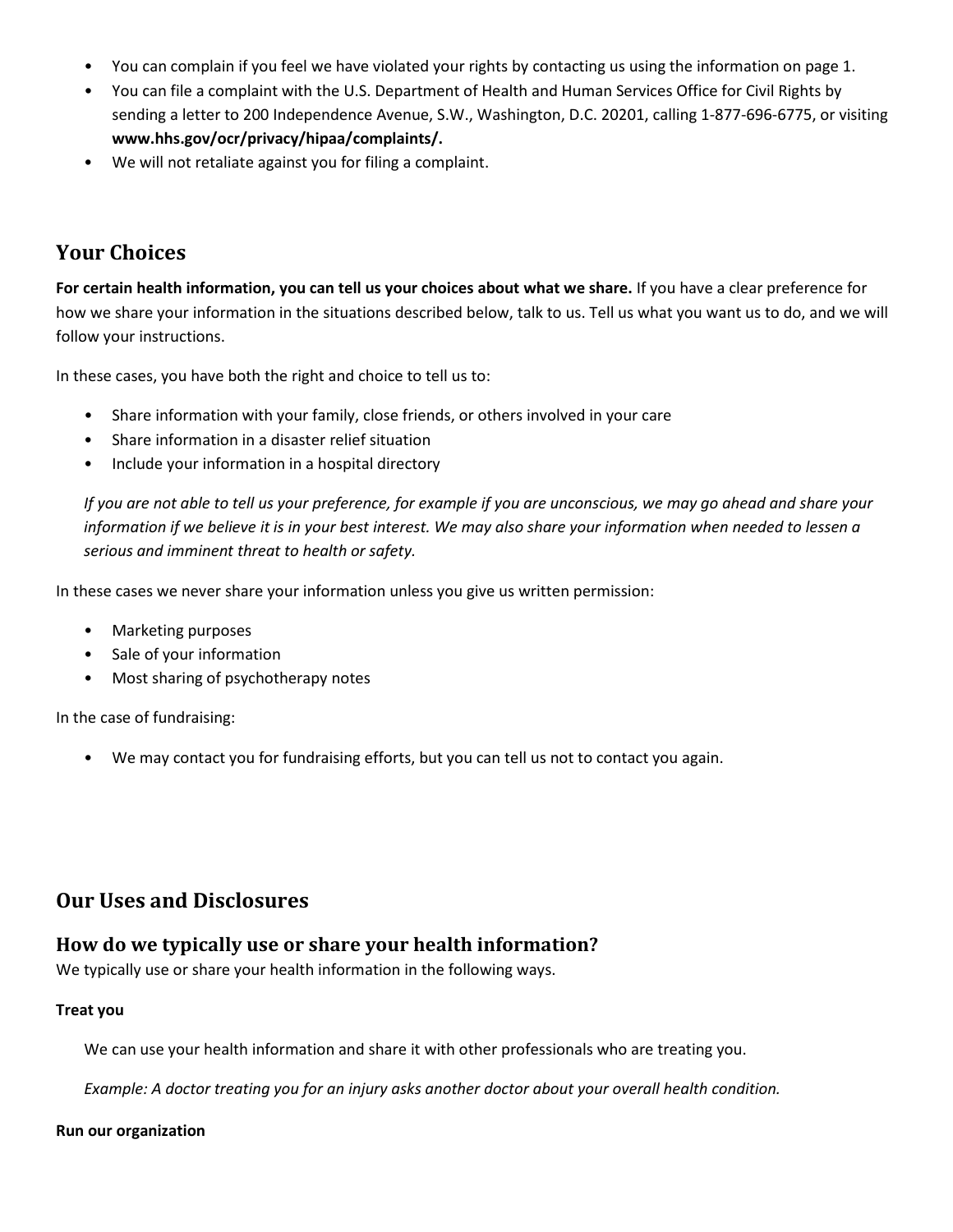We can use and share your health information to run our practice, improve your care, and contact you when necessary.

*Example: We use health information about you to manage your treatment and services.* 

#### **Bill for your services**

We can use and share your health information to bill and get payment from health plans or other entities.

*Example: We give information about you to your health insurance plan so it will pay for your services.* 

### **How else can we use or share your health information?**

We are allowed or required to share your information in other ways – usually in ways that contribute to the public good, such as public health and research. We have to meet many conditions in the law before we can share your information for these purposes. For more information see: [www.hhs.gov/ocr/privacy/hipaa/understanding/consumers/index.html](http://www.hhs.gov/ocr/privacy/hipaa/understanding/consumers/index.html)**.**

#### **Help with public health and safety issues**

We can share health information about you for certain situations such as:

- Preventing disease
- Helping with product recalls
- Reporting adverse reactions to medications
- Reporting suspected abuse, neglect, or domestic violence
- Preventing or reducing a serious threat to anyone's health or safety

#### **Do research**

We can use or share your information for health research.

#### **Comply with the law**

We will share information about you if state or federal laws require it, including with the Department of Health and Human Services if it wants to see that we're complying with federal privacy law.

#### **Respond to organ and tissue donation requests**

We can share health information about you with organ procurement organizations.

## **Work with a medical examiner or funeral director**

We can share health information with a coroner, medical examiner, or funeral director when an individual dies.

## **Address workers' compensation, law enforcement, and other government requests**

We can use or share health information about you:

- For workers' compensation claims
- For law enforcement purposes or with a law enforcement official
- With health oversight agencies for activities authorized by law
- For special government functions such as military, national security, and presidential protective services